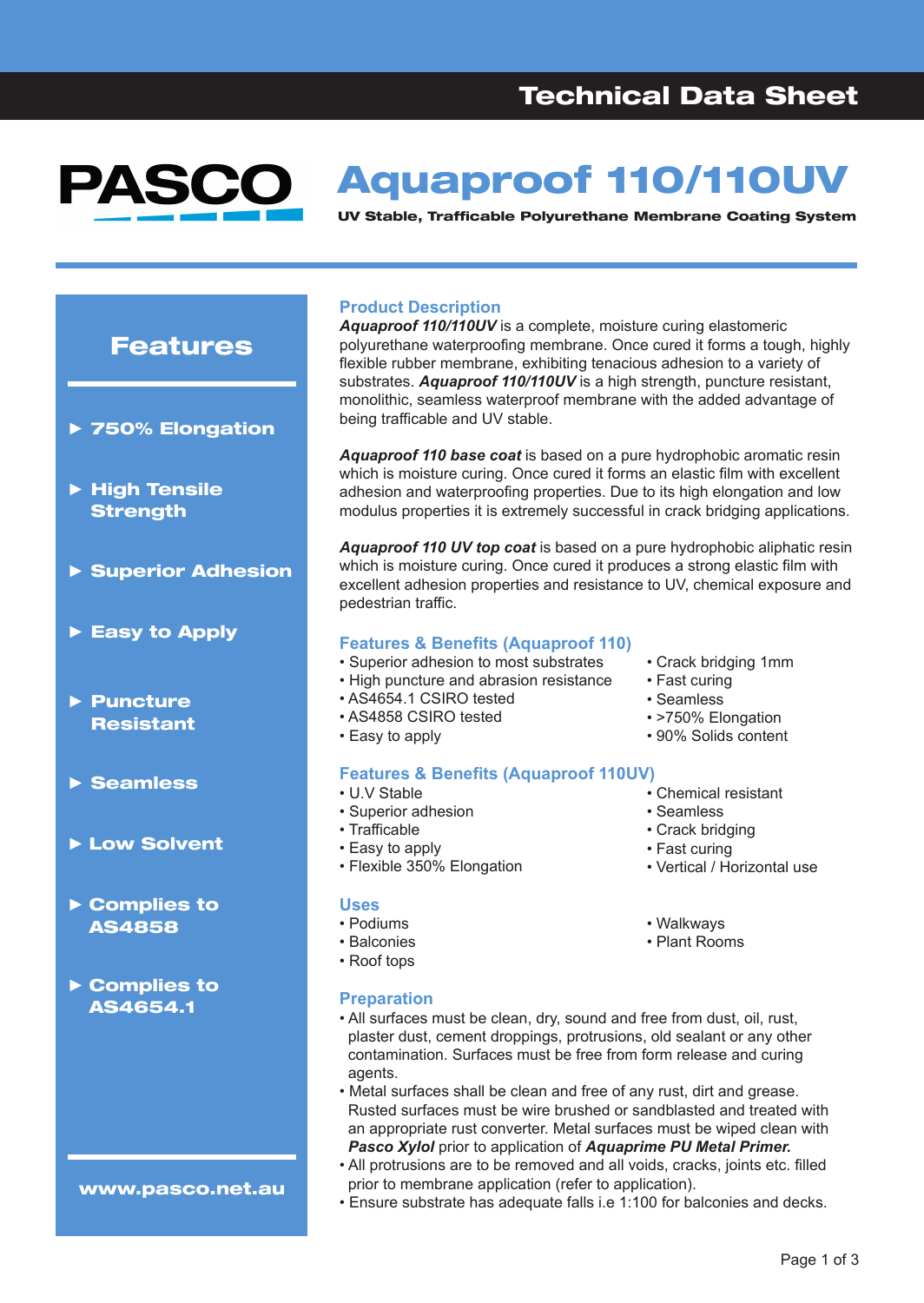#### Aquaproof 110/110UV PASC UV Stable, Trafficable Polyurethane Membrane Coating System

#### **Application**

- *Aquaproof 110* should be mixed to ensure no settlement is in the bottom of the pail. Mix for approximately 3-5 minutes using a low speed drill.
- Cracks greater than 2mm are to be routed out and filled with *Pascoflex PU25* polyurethane sealant.
- Movement/expansion joints are to be filled with **Pascoflex PU25** and a closed cell backing rod.
- Although *Aquaproof 110* does not require reinforcement, it is recommended that any change in floor substrates i.e.metal flashing is to be reinforced using either *Pasco Type S Reinforcing Fabric* or *Pasco Amazing Tape*.
- Apply a 10-12mm bead of *Pascoflex PU25* to all internal horizontal and vertical corners, tool to a smooth concave shape and allow to cure.
- Using a brush apply a detail coat (approx.100mm) of *Aquaproof 110* to all lap joints, internal corners, hobs, floor wastes, floor penetrations etc.
- Using a brush, roller or a notched squeegee, apply one coat of *Aquaproof 110* to the entire area at the required coverage rate of 0.8m<sup>2</sup> per litre.
- Allow *Aquaproof 110* a minimum of 24-48 hours curing.
- Apply *Aquaproof 110UV* at the required coverage rates. If a non slip surface is required a light broadcast of sand (16/30 grade) is required in the top-coat prior to curing and backrolled.
- If recoating is required, apply within 48 hours. If more than 48 hours has elapsed or if the membrane has been exposed to rain, clean existing membrane with **Pasco Xylene** industrial thinner to ensure adequate interlaminar adhesion.

#### **Curing**

Do not apply when rain exposure is likely within 24 hours of application. Full cure is achieved after 3 days at 25°C and 50% RH. Curing time is dependant on temperature and humidity.

#### **Coverage**

- Apply *Aquaprime PU Primer* at approximately  $7-9m<sup>2</sup>$  per litre.
- Apply **Aquaproof 110** at 0.8m<sup>2</sup> per litre. Dry film thickness of 1mm.
- Apply *Aquaproof 110UV* at 2.5-3m<sup>2</sup> per litre per coat. Dry film thickness of .5mm.

#### **Precautions**

- Do not apply if temperature is above 35°C or less than 5°C.
- Do not apply if rain is imminent.
- Do not use in a chlorinated environment.
- Not to be applied on unsound substrates.
- Not to be applied on damp substrates.
- Ensure sheet flooring is appropriately fixed as per manufacturers' instructions.
- *Aquaproof 110* is not UV stable and should therefore not be left exposed.

#### **Health and Safety**

Keep out of reach of children. Wear suitable protective clothing, gloves and eye/face protection. Uncured sealant may cause skin, eye and respiratory system irritation. Use only in well ventilated areas.

In case of contact with eyes, rinse immediately with plenty of water and contact a Doctor or Poisons Information Centre (Ph 13 11 26). In case of skin contact, wash affected area with hand cleaner followed by soap and water.

Material Safety Data Sheets must be read and understood prior to using *Aquaproof 110/110UV.*



13-15 Brighton Street Richmond, VIC 3121 Ph: (03) 9429 9111

4/14 Tennyson Road Gladesville, NSW 2111 Ph: (02) 9817 4441